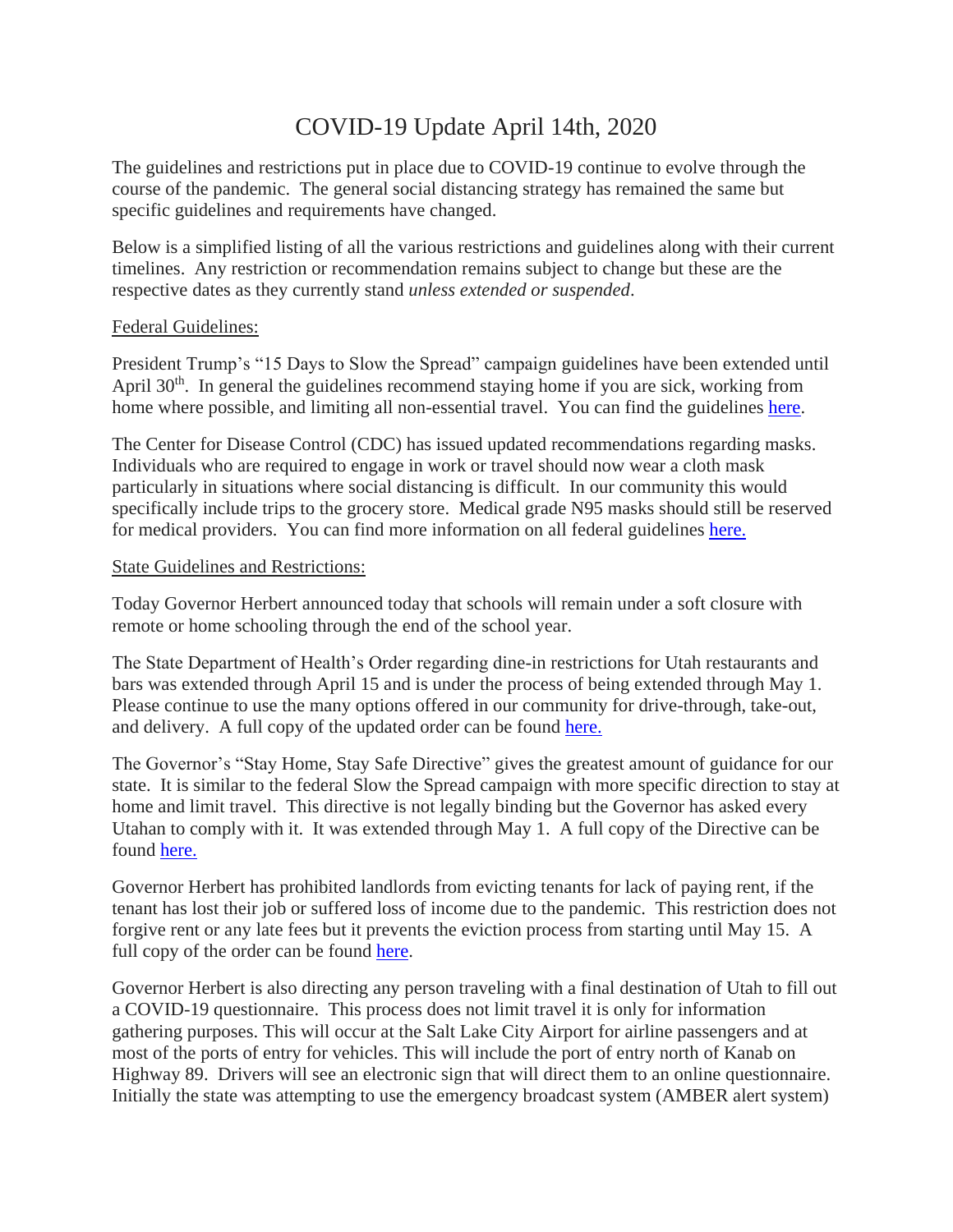to alert drivers to fill out the questionnaire. However, over 800 people across the state including residents in Kane County reported receiving the alerts while at home or driving in other areas of the state. Due to this problem with the technology, the state determined to stop using it and transition to electronic signage. Currently the questionnaire is not mandatory. For local residents including Fredonia the questionnaire is not necessary.

For other up to date information regarding the state of the pandemic in Utah please visit [coronavirus.utah.gov.](https://coronavirus.utah.gov/)

## Kane County Restrictions:

All county facilities are closed to the public. Some offices are open by appointment only but most can assist you by email or over the phone. You may call (435)644-4900 or go to [kane.utah.gov](https://kane.utah.gov/) for information on accessing Kane County services. This restriction is currently in place until May 1.

For part time residents who are returning to a residence in the unincorporated county, if you have come from an area where there is an outbreak of COVID-19 you are required to self-isolate at home for a minimum of fourteen days. This restriction remains in place until April 22 and is likely to be extended. A complete copy of this ordinance can be found [here.](https://kane.utah.gov/gov/dept/attorney/ordinance-no-o-2020-10/)

### Kanab City:

The City Office is closed to the public but available by phone at 435-644-2534 or online at [kanab.utah.gov.](http://kanab.utah.gov/) The police station is closed to the public if there is an emergency call 911 if you need to speak to an officer call 435-644-5807. The Library and Jacob Hamblin park are closed, this includes the baseball fields, tennis courts and skate park. The open space at the Ranchos Park is open but the playground is closed.

## Orderville:

Orderville town facilities are closed to the public but can be accessed over the phone at (435)648-2534 or online at [www.townoforderville.com.](http://www.townoforderville.com/)

## Glendale:

Glendale town facilities are closed the public but can be accessed over the phone at (435)648- 2341 or online at [http://www.welcometoglendaleut.com/.](http://www.welcometoglendaleut.com/)

## Fredonia:

Fredonia town facilities are on a soft closure. The Library, Senior Center and Town Office are closed to the public but are available by phone or email. Payments are still processed either online at [www.fredoniaaz.net,](http://www.fredoniaaz.net/) by phone at 928-643-7241, or by dropping payments in the night depository. Phone calls are handled in the office as well. The Marshal's Office is closed to the public, but can be reached by phone at 928-643-7241, in the event of an emergency, please call 911. The Library continues to handle incoming calls at 928-643-7137 and the Senior Center continues to deliver meals. You can reach the Senior Center at 928-643-7278. Public Works is